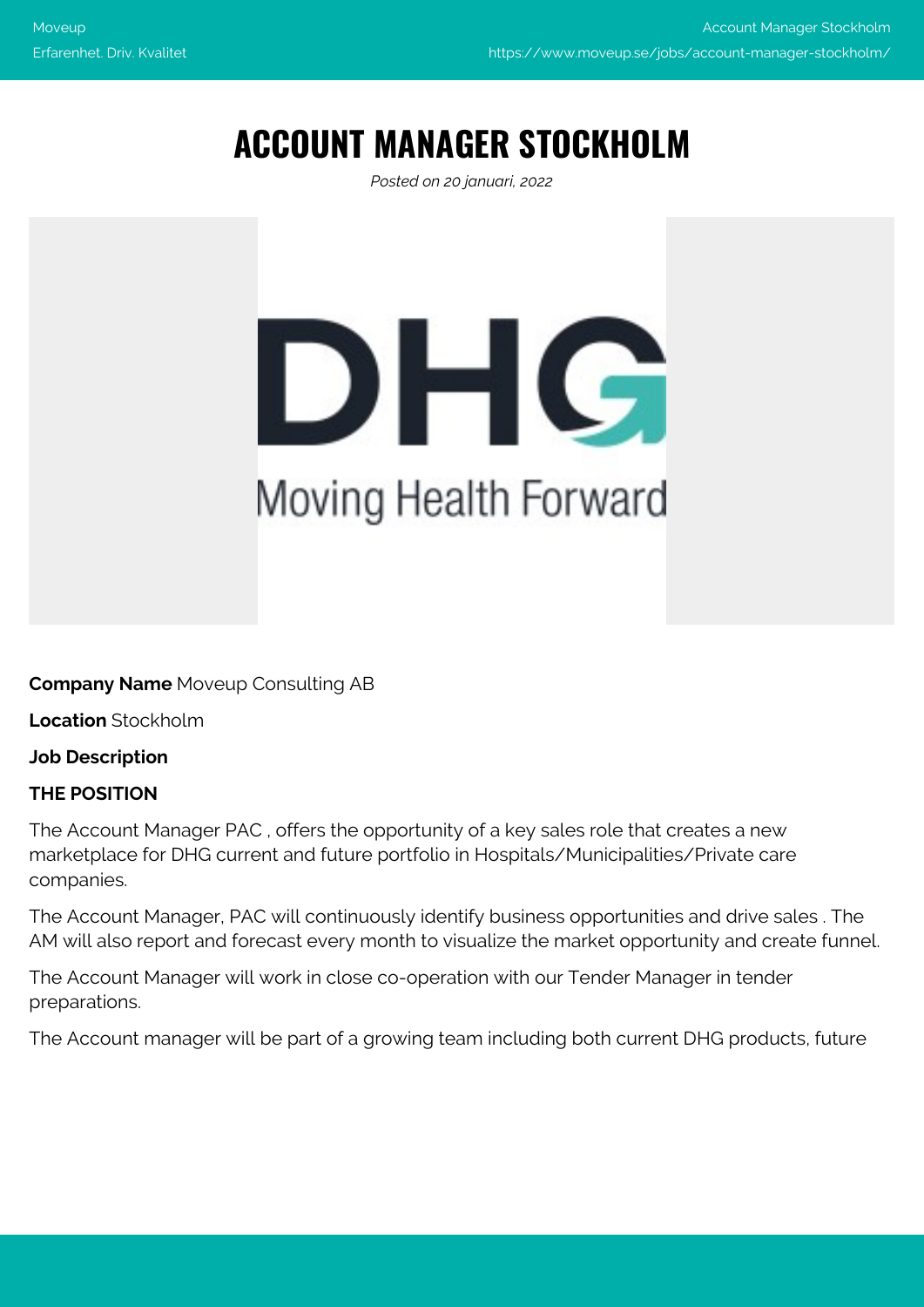## DHG products through acquisitions and traded products in the portfolio.

#### **Duties and responsibilities:**

- Identify business opportunities in hospitals and LTC by using key contacts.
- Build strong relationships with key decision makers in the hospital/municipalities. Promote DHG as a solid business partner
- Meet and exceed targets for revenue and profitability.
- Deliver strong business cases to customers and help them succeed .
- Provide regular forecast information and sales funnel.
- Build and develop high product knowledge
- Develop competitive landscape knowledge and utilise this to drive initiatives and category development.
- Develop a level of clinical expertise to influence development of a clinical evidence plan.
- Develop and maintain KOL relationships with the product category.
- Work closely together with the Swedish commercial team to increase sales and help customers with extended solutions.
- Work closely with the customer services team to develop leads and create business.

#### **QUALIFICATIONS & EXPERIENCE**

- Previous experience within wound care, pressure ulcers and/or acute care.
- Degree and experience from healthcare-related science.
- · Sales experience.

## **KNOWLEDGE & SKILLS**

- Strong drive and communication skills, self-motivation, a proactive and resilient attitude.
- Ability to structure and follow up plan and sales.
- Drive and patience to manage both short and long term projects.
- Strong project and process management skills including the ability to manage multiple projects, set priorities and meet deadlines.
- Strong costumer orientation with the ability to execute results with a sense of urgency and proactivity.
- Ability to work in an environment where priorities and tasks may change quickly.